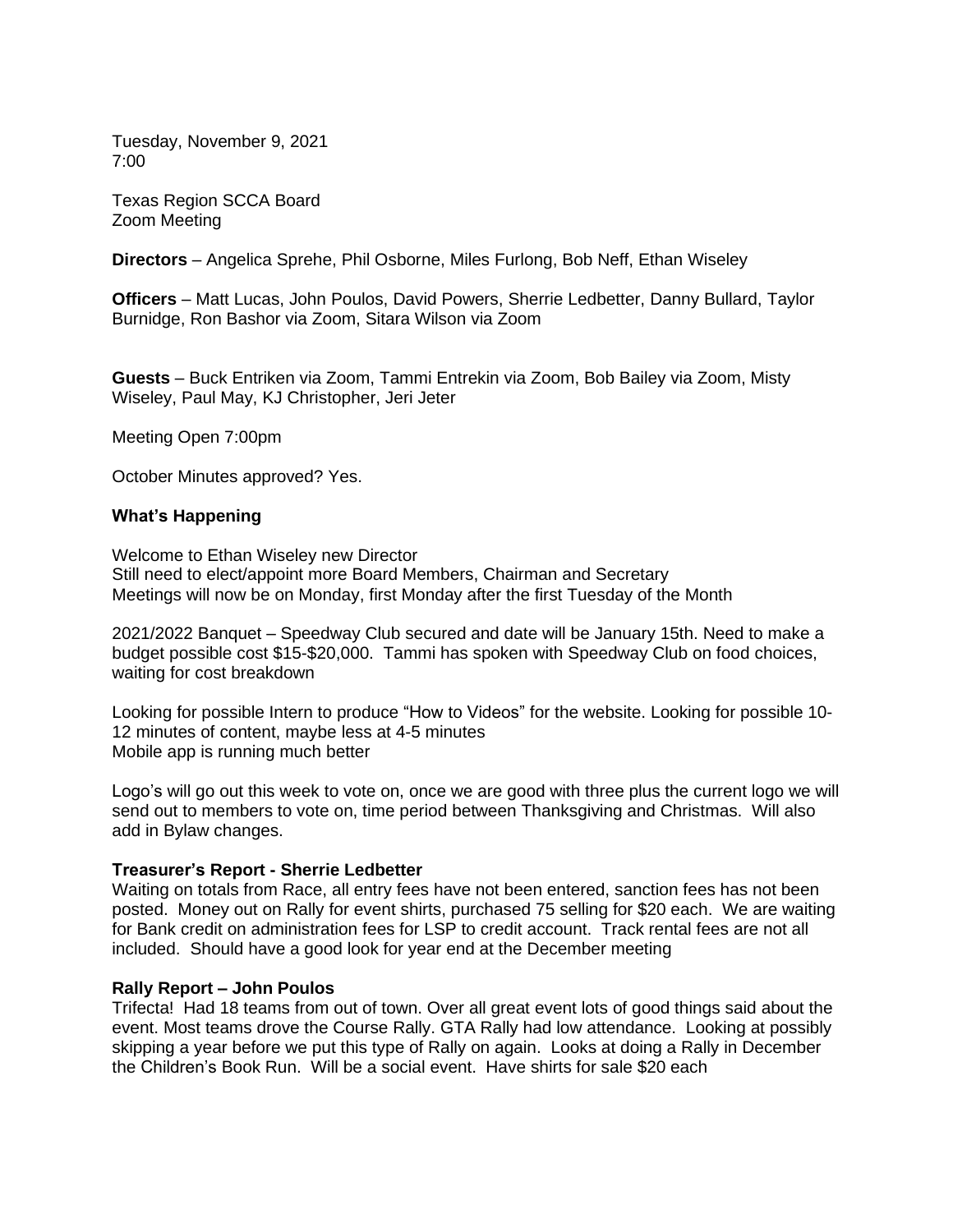#### **Club Race – Sitara Wilson**

Halloween Weekend had 84 entries. We did have some NASA participants and they are looking to come back. Big thanks to Angelica for helping with this event! We are putting together a race committee to try and increase workers compensation and offering a work shop for F&C

#### **Solo – David Powers**

UTA FSAE event turned out to be a great event. Had 100 drivers on Saturday and 40 on Sunday. 2022 we are looking at 5 possible events at LSP and 1 at ECR. TMS is not looking good, still looking for sites to hold events. Burleson might be a good choice.

## **Time Trial – Sherrie Ledbetter**

Next event November 20<sup>th</sup> at ECR. Getting started on 2022 budget still need to confirm some dates. Nationals will be April 23<sup>rd</sup> and 24<sup>th</sup>.

# **Teen Driving - Sam Graff**

not present Not sure where we stand with Dragon Stadium

## **Membership – Danny Bullard**

Active membership up to 1077 since last month, working with Solo event database for overview and see if we can find a way to increase membership

## **Round Table**

Noted that banquet is cheaper than driving event at \$40 per person. SODIV elections will be held in January Congrats to Angelica National Champ in T4 Class SAE looking for space for Nationals in June

Apologies to our Zoom participants, Matt's battery ran out and did not have a power cord to stay on line

Following up on discussion during the meeting, here are the provisions and process for changing the Bylaws.

Step 1: The Region Board reviews and approves the proposed changes/amendments.

Step 2: Notice of the proposed changes, including the rationale/justification for each, is sent to all region members in good standing. Only regular members are eligible to vote. The notice also typically includes the date for the next regional meeting and normally that date becomes the end date for voting and should provide for an open voting period of at least 10 days but no more than 30 days. Each proposed change must be listed separately in the announcement, and each must be individually voted on "yea" or "nay" i.e. no "straight-ticket" voting.

Step 3: The Secretary, or the RE in the temporary absence of an elected/appointed Secretary, records the voting totals for and against each proposed change and presents the results at the region meeting referenced in the notice.

Step 4: Proposed changes are approved with a "yea" vote from at least two-thirds of all votes cast i.e. if 100 members cast votes then 67 must approve a change for it to be adopted.